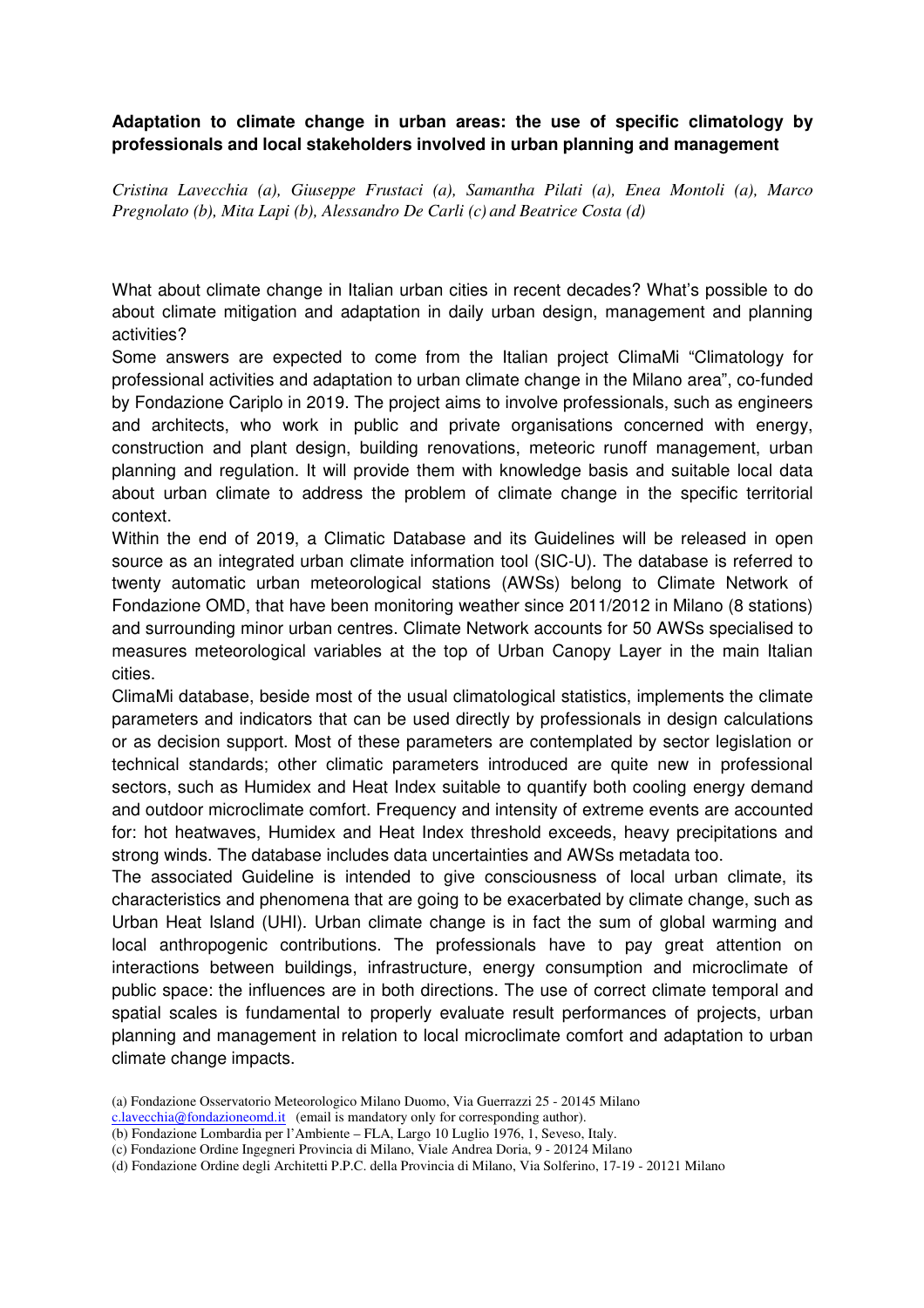ClimaMi project includes capacity building courses for professionals, designed to give them the suited climatological bases to understand characteristics and implications of different climate data and statistics, to evaluate associated uncertainties and to choose the data more suitable to their purposes.

ClimaMi project also includes an experimental action: the application of SIC-U to update the Territorial Government Plan (PGT) of Melzo, a little town near Milano where a Climate Network AWS is located. The purpose is to use SIC-U to characterise local climate and to quantify outdoor microclimate comfort, UHI intensity, extreme events frequency and intensity (heatwaves), warming and cooling degree days. All these information will be used as a decision support for regeneration of city districts planning and as a monitoring system of PGT implementation: every year the dashboard of climate indicators will be updated.

ClimaMi has an experimental value in its overall perspective. Firstly a multidisciplinary technical committee was created to bring together climatologists, engineers, architects and urbanists to work on the various issues of urban climate change. A preliminary training on applied climatology and the creation of a common language were necessary inside the technical committee itself. They are the groundwork of the Guidelines and of the Glossary included.

The technical committee had stringent and constant dialogue with the project stakeholders, belonging to public administration, energy and water utilities, Universities, industry. They expressed specific applications, practical needs and a common perception: a significant variation of climatic patterns in the last decade, that make inadequate their usual and consolidated approaches.

Comparison among different CLINOs in Milano Centro AWS, the only weather station in Milano downtown for which pluridecadal data series is available, confirmed stakeholders' perception. Considering yearly mean temperature series since 1900 onwards, performing Thiel-Sen statistic with Mann-Kendall test and asking for three change points, the statistical analysis identifies 1980, 1999 and 2010 as change points with an average annual temperature increase of about 2°C. The last change point makes sense to use the period 2012-2018 in ClimaMi database, i.e. data from Climate Network for application purposes.

Another goal of ClimaMi is the determination of the more useful updating period of a climatological statistic in relation to practical applications: a fixed interval or a variable period function of temperature increase rate?

Another issue could be the choice of the reference period to calculate extreme events occurrences, such as heatwaves as defined by WMO-WHO Guidelines (2015): because of climate instability, the choice of different though close CLINOs as reference (e.g. 1981-2010 instead of 1961-1990) implies different occurrence counting of heatwaves referring to the same period.

Professionals and decision makers have to be able to properly choose climatic statistics in relationships with their usage.

ClimaMi database makes awareness of spatial distribution of climatic parameters in Milano metropolitan area and particularly inside Milano city. Such a distribution will be presented and discussed referring to the following climatic indicators: warming and cooling degree days (Energy sector), Humidex and Heat Index thresholds exceeds (both as counting of moist heatwaves and outdoor microclimate comfort metric - Health, urban planning), dry heatwaves occurrences, frequency/intensity/duration of precipitation events (urban management).

Structure of ClimaMi database and guidelines will be also presented.